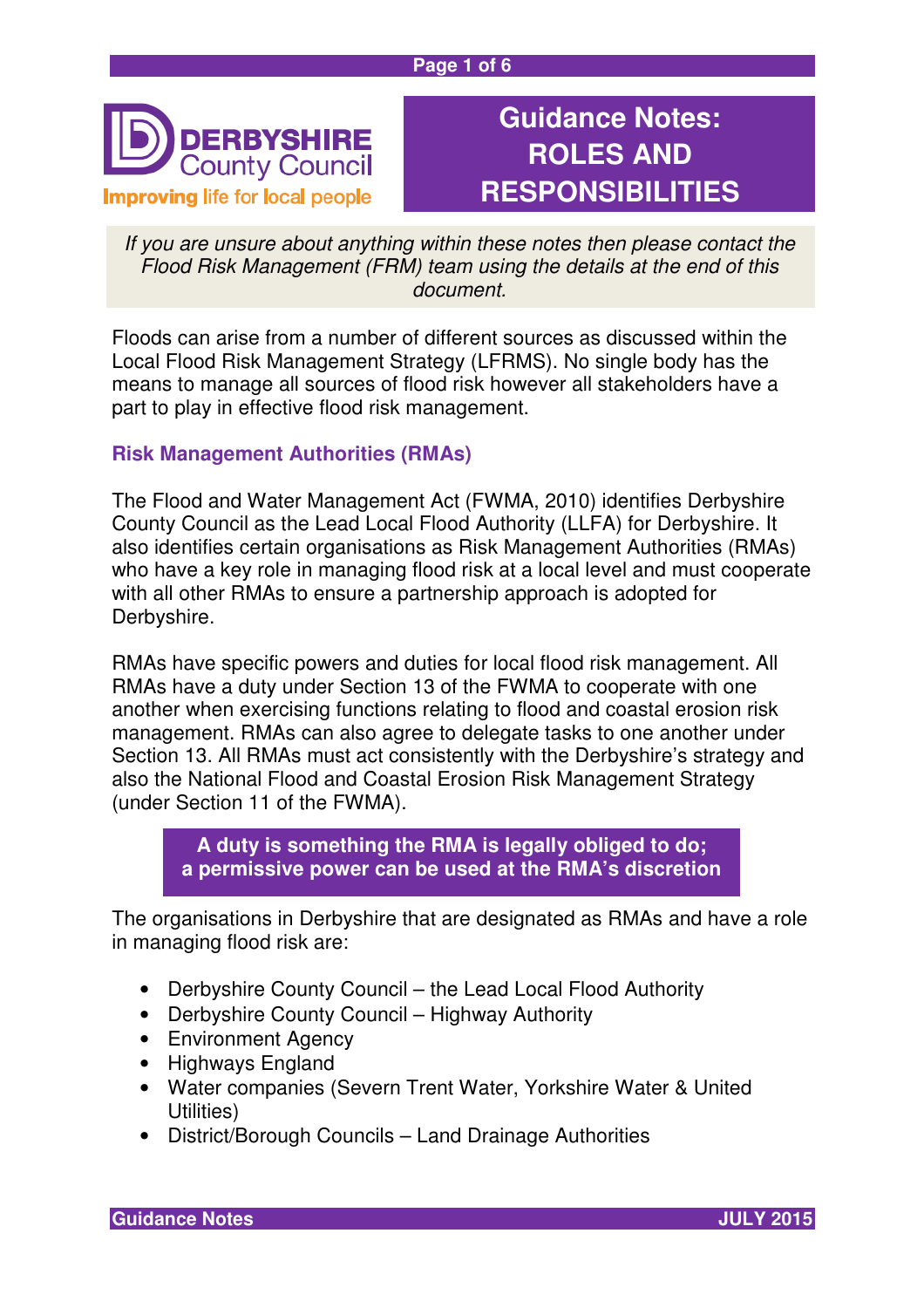#### **Page 2 of 6**



**Figure illustrating 'working together'** 

### **The Role of the Lead Local Flood Authority – Derbyshire County Council**

The LLFA has an overarching strategic coordinating role in managing local flood risk from surface water (pluvial), ordinary watercourses (fluvial) and groundwater sources.

The County Council's key responsibilities as a LLFA are to:

- **Develop a Local Flood Risk Management Strategy** (Section 9 FWMA).
- **Investigate flooding** (Section 19 FWMA) to a locally derived threshold –the County Council have developed policy which identified thresholds for investigation for Derbyshire.
- **Maintain a register of assets** (Section 21 FWMA) affecting flood risk management.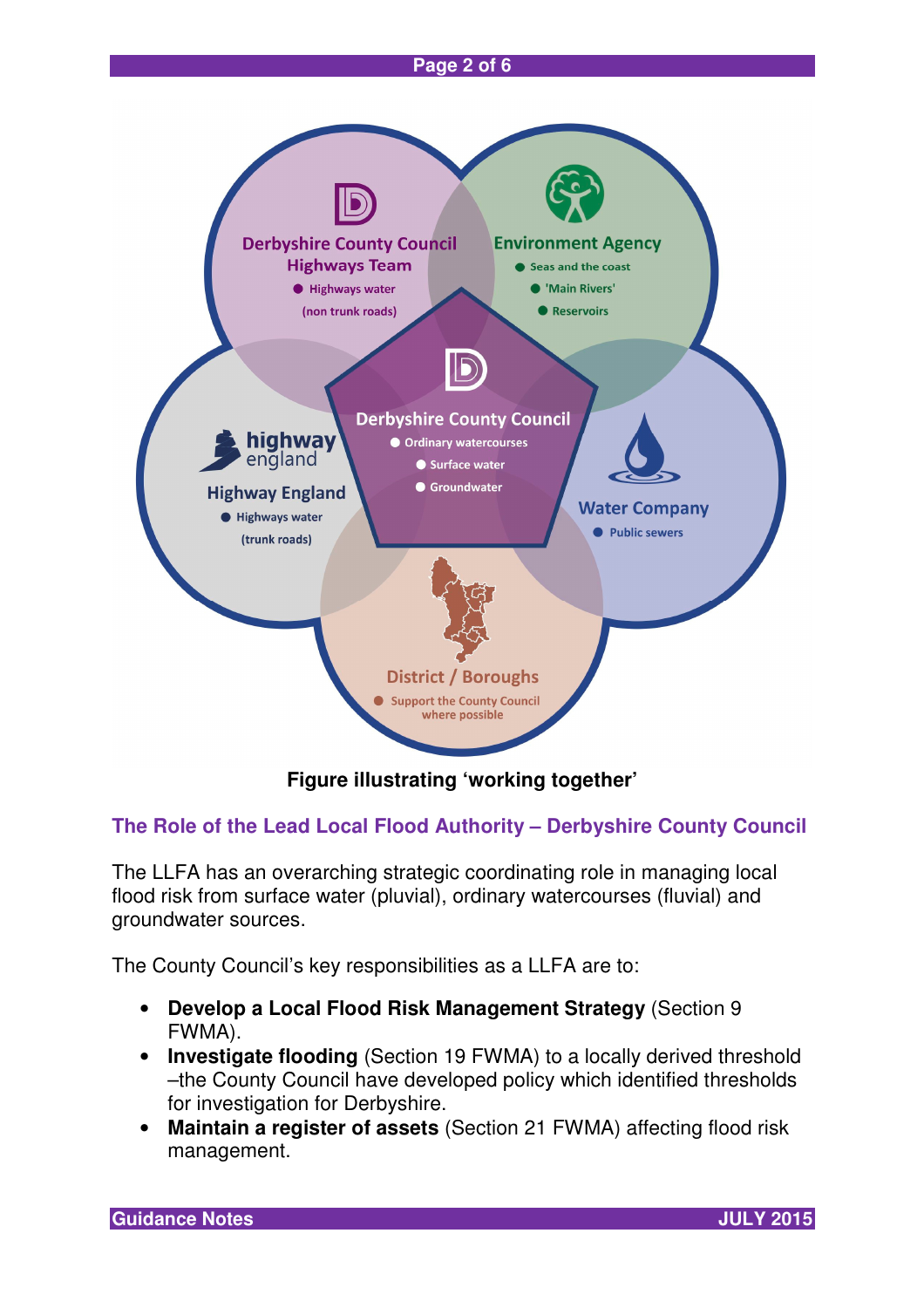The FWMA also amended the following sections of the Land Drainage Act 1991 (LDA) resulting in new roles and responsibilities for the County Council:

- Section 14a The addition of this subsection introduced the role of the LLFA and provides general permissive powers to undertake works to mitigate flood risk from ordinary watercourses, surface water and groundwater.
- Section 23 As of 6th April 2012 the responsibility for issuing Land Drainage Consents for works in or near to ordinary watercourses passed from the EA to the LLFA.
- Section 25 The LLFA have permissive powers to require works to maintain the free passage of flow on ordinary watercourses.

Under the FWMA the LLFA can delegate their powers to District/Borough Councils. For more information relating to flood risk management legislation please refer to the **Relevant Legislation, Strategies and Plans Guidance Notes**.

## **The Role of the other Risk Management Authorities**

### Derbyshire County Council – Highways Authority

The Highways Authority has a duty under the Highways Act (1980) to drain the local Highway network (not Trunk Roads) of surface water where it creates a nuisance. Where drainage infrastructure is provided to assist in this duty then the Highways Authority must maintain it to be fit for purpose. Maintenance of roadside drainage ditches may be the direct responsibility of the Highways Authority or the adjacent landowner. For more information relating to the Highways Authority please refer to the **Highways Statutory Duties and Vested Powers Guidance Notes**.

### Environment Agency

The Environment Agency has the strategic oversight for all flood and coastal erosion risk management in England and Wales. The EA is responsible for managing coastal flooding and fluvial flooding from Main Rivers as well as the risk of flooding from reservoirs. For more information please visit the **Environment Agency<sup>1</sup> website.** 

### Highways England

Highways England has sole responsibility and powers for managing Highway surface water runoff from the trunk road network (i.e. M1, A50, A38 etc).

 1 https://www.gov.uk/government/organisations/environment-agency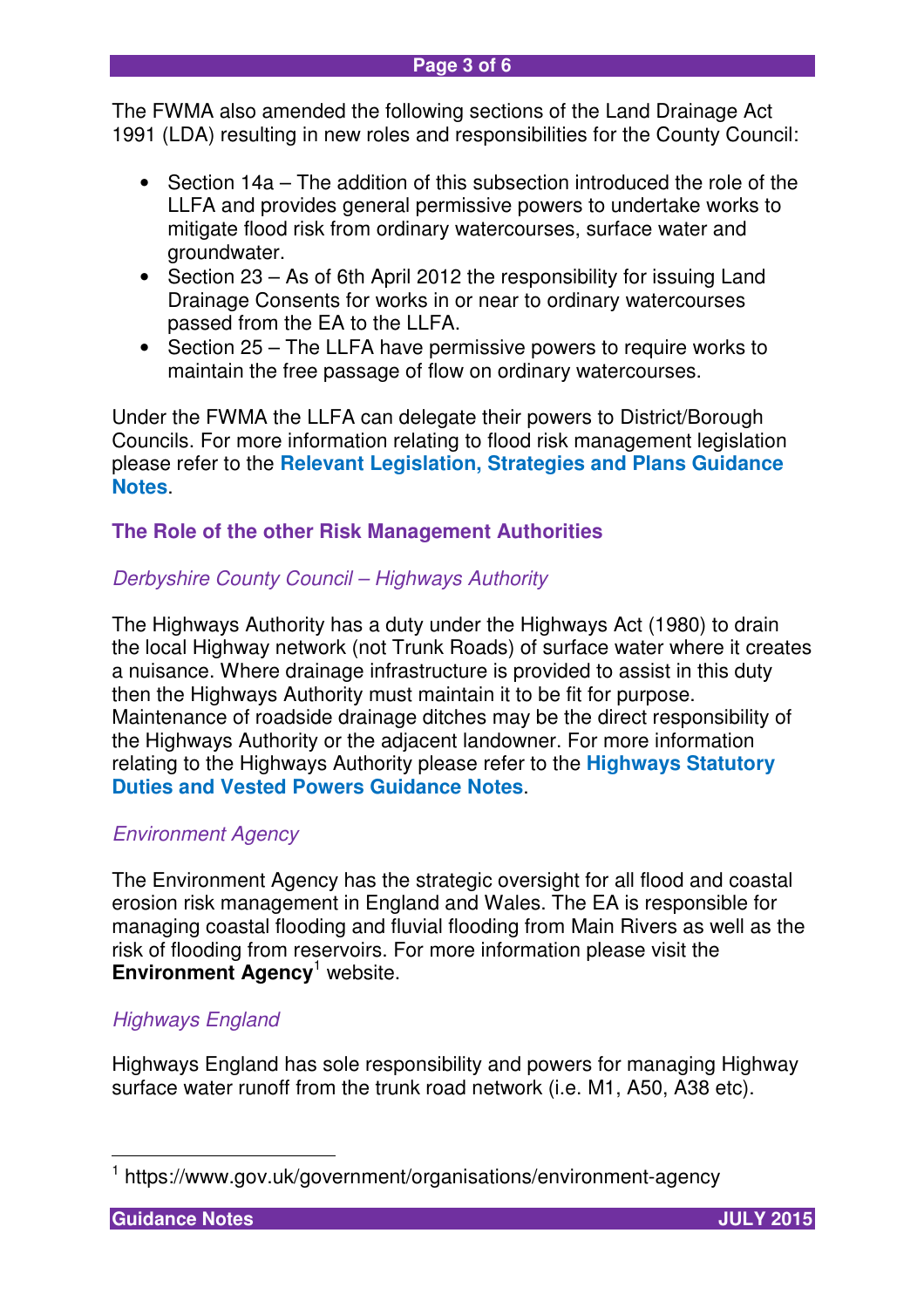#### Water Companies

Derbyshire is serviced by three water companies who manage the surface water, foul water and combined public sewer network throughout Derbyshire and neighbouring authorities. These authorities have a duty to ensure the reliable operation and maintenance of the public sewer network. For more information contact the following water companies:

- **Yorkshire Water**<sup>2</sup>
- **Severn Trent Water**<sup>3</sup>
- **United Utilities**<sup>4</sup>

#### District/Borough Councils

The District/Borough Councils of Derbyshire are designated as Land Drainage Authorities under the LDA. The Land Drainage Authorities retain general powers under Section 14 of the LDA to enter private landownership and undertake works to alleviate flood risk.

The LLFA also liaise with the following key teams of the District/Borough Authorities:

- Local Planning teams for sustainable planning and development.
- Environmental Health teams District/Borough Authorities have a duty to manage flood related issues which could be considered a risk to health or a nuisance. They have general powers to serve notice upon landowners to undertake remedial action on water related issues under the Public Health Act (1936).
- Land Drainage officers (if they have them) Undertake cyclic/reactive maintenance on watercourses for which the District/Borough is the relevant landowner.
- Parks / Open space teams District/Borough Authorities are responsible for the maintenance of public open space, which in some instances is utilised to accommodate flood water flows from nearby developments.

For more information regarding the above teams please refer to the relevant District/Borough website.

### **Other County Council Teams not Defined by the FWMA**

In considering the duties of the LLFA the FRM team also liaise with the following service delivery teams of the County Council:



 2 http://www.yorkshirewater.com/your-water-services/flooding-advice

<sup>3</sup> http://www.stwater.co.uk/waste-water-and-sewers/during-flooding

<sup>4</sup> http://www.unitedutilities.com/been-flooded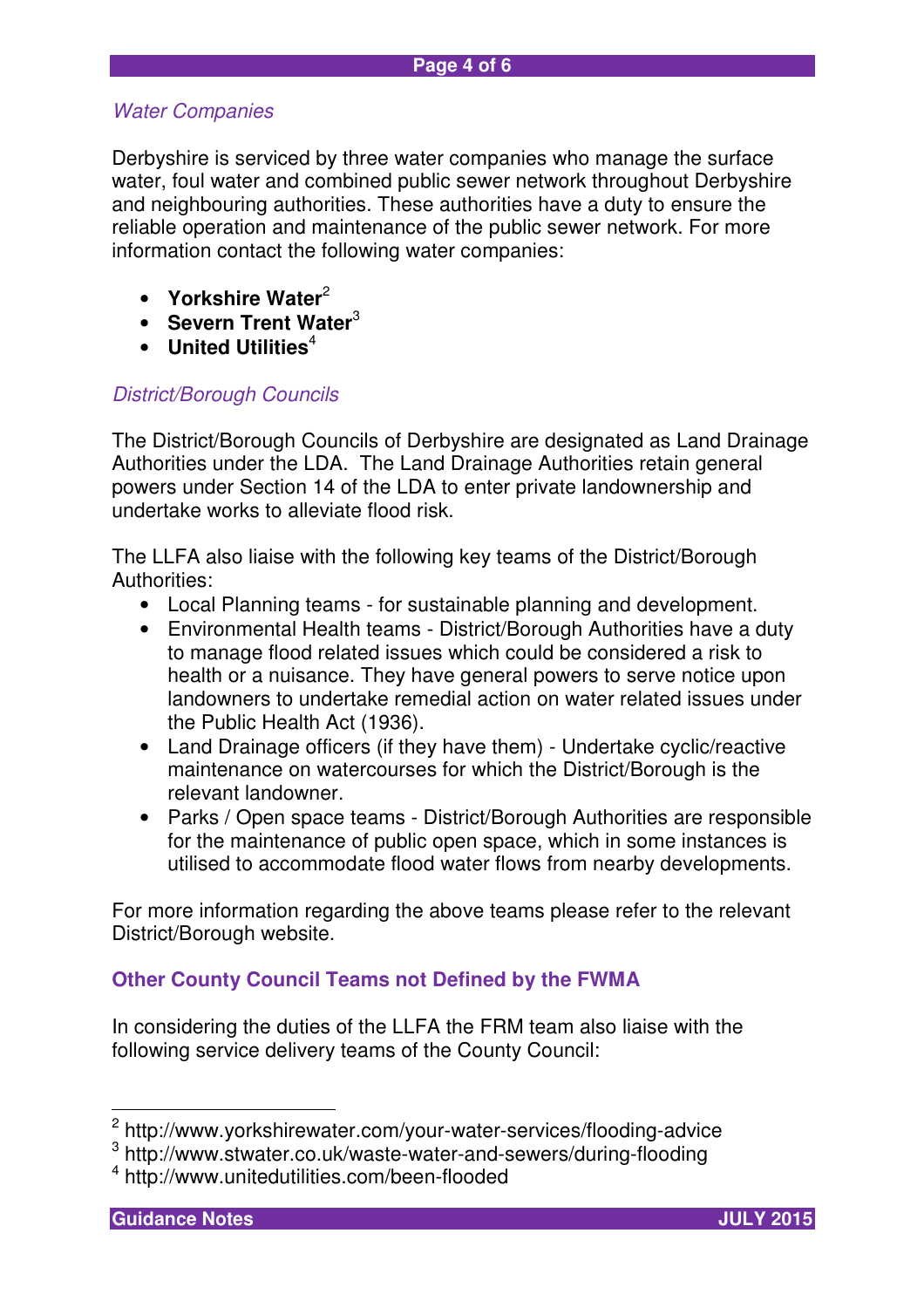- Emergency Planning team to ensure effective arrangements are in place to protect the people and the environment in an emergency and reduce the impact of the event.
- Rights of Way team for enquiries relating to drainage/flooding on public rights of way.
- Conservation and Design team for ecological guidance and advice.
- Minerals and Waste Planning team for assistance with strategic planning of Minerals and Waste sites.
- Highways team for enquiries and maintenance regimes relating to Highway assets that cause or exacerbate flood risk.
- Bridges and Structures team for issues relating to structures that can impact on local flood risk.
- Development Control team for enquiries relating to sustainable planning and development.

For more information regarding the above teams then please visit **Derbyshire County Council's website<sup>5</sup>.** 

## **Other Key Stakeholders not Defined by the FWMA**

It should be noted that there are numerous other key stakeholders that have a vital role to play in managing flood risk, that are not defined within the FWMA. These include:

- Town/Parish Councils
- Network Rail and other infrastructure providers
- Association of British Insurers
- National Farmers Union
- Derbyshire Wildlife Trust, Natural England and other environmental organisations
- English Heritage
- National Flood Forum
- Canal and River Trust
- Riparian Landowners and estate owners
- Housing association
- Voluntary organisations
- Local partnerships, forums and community groups
- Professional institutions
- Universities
- Developers
- Residents

**Guidance Notes JULY 2015** 

 $\overline{\phantom{a}}$ 

<sup>&</sup>lt;sup>5</sup> http://www.derbyshire.gov.uk